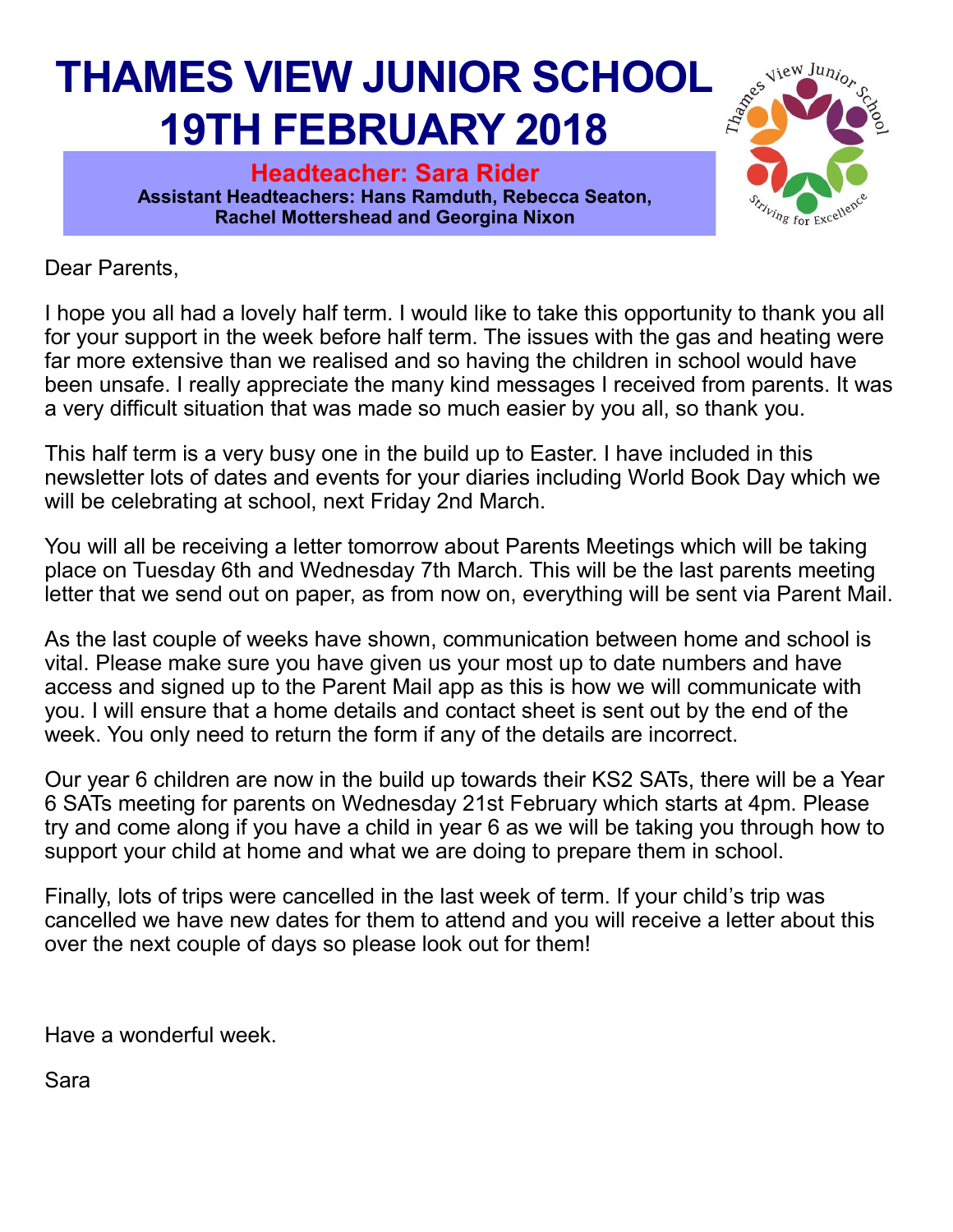

My favourite day of the year is fast approaching!

This year we are celebrating World Book Day on Friday 2nd March.

There will be prizes for the best dressed character in each class and a special celebration assembly. An author is also visiting us and will be selling books. I will send out a separate letter about this.

Below, I have included some easy ideas for costumes! Enjoy!

**Matlida- Roald Dahl's sweet character is very easy to sort. Just put your daughter (or son) in a blue dress, with a red ribbon in her hair and carrying a pile of books.**

**Boy in a Dress-**Put your boy in a dress. Yes, that's all.

**Gangsta Granny-** All you need is a black eye mask but if you don't have one of those you could use face paint – or mascara, if you have an old one knocking about. Then dress them in a 'granny-style' cardigan or blouse, a black skirt, old slippers and a pair of wrinkly tights. Then grab a sack that would work as a swag bag. If you don't have a grey wig, put some talcum powder in their hair.

**George from Georges Marvellous Medicine-** This is great if you have a son called George. If not, don't worry – you can put a name tag on them. Then give them a big saucepan (labelled 'marvellous medicine' and a wooden spoon.) Simple.

**TinTin-**All you need is a blue jumper, some hair gel for his famous quiff and if you've got a white stuffed dog to be Snowey, even better.

**Where's Wally-** If you have a red and white striped jumper in your wardrobe, this is the perfect time to get it out. Match it with a bobble hat and some black round-rimmed glasses and you have Wally. If you don't have a stripy jumper, you could use tape some red stripes across a white T-shirt.

**Harry Potter-** The only props you will need are glasses for Harry, some face paint for his scar and a black cape, which often comes on a Halloween outfit. Then you'll need a white shirt with normal school trousers and perhaps a drumstick for a magic wand.

**Paddington Bear-** Who doesn't love the cute bear from Peru? If you child is a fan, you will need a duffel coat, a black soft hat, red welly boots, an old suitcase and a marmalade sandwich.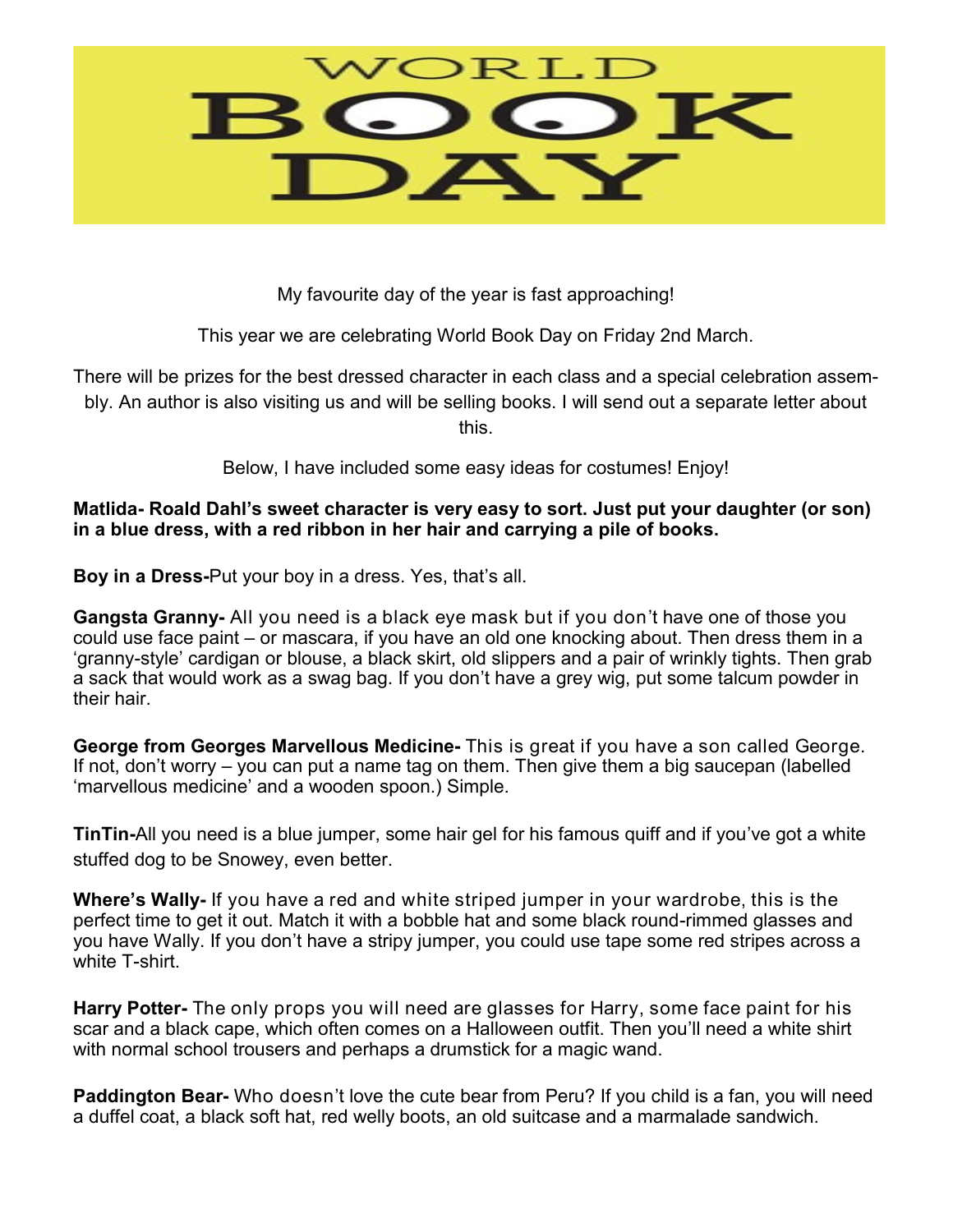## Term Dates

**Always handy to know! So please stick this somewhere!**

## **29th March– Finish for Easter 1pm finish 16th April- Back to School 7th May– School Closed for Bank Holiday Week beginning 14th May– Year 6 SATs Week 24th May– Finish for Half Term 4th June– Back to School 20th July– Finish for Summer– 1pm Finish**

**Other dates related to events in school will be released in the coming weeks.**